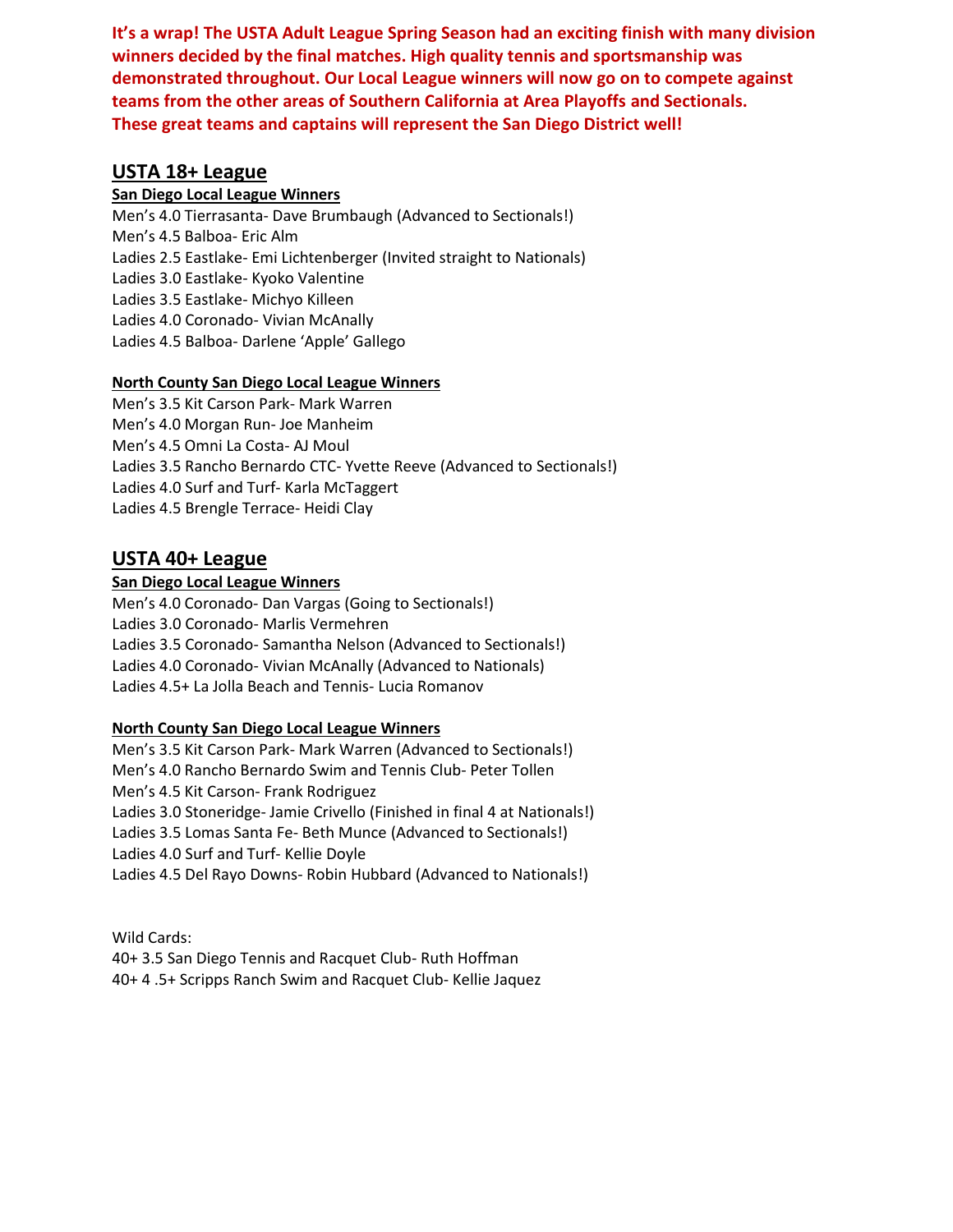**It's a wrap! The USTA Summer League Season had great competitive tennis with high quality tennis and good sportsmanship was demonstrated throughout. These great teams and captains will represent Southern California and the San Diego District in upcoming Championships! Congratulations!**

### **USTA 55+ League**

#### **San Diego Local League Winners**

Ladies 7.0 San Diego Tennis and Racquet Club/ Ruth Hoffman Ladies 8.0 San Diego Tennis and Racquet Club/ Becky Kuba Ladies 9.0 Balboa Tennis Club/ Cathie Anderson ( $2<sup>nd</sup>$  place in Southern California- Sectionals)

#### **North County San Diego Local League Winners**

NCSD Ladies SWEPT all levels at Sectionals and are going to Nationals!!! Men's 7.0 Rancho Santa Fe Tennis Club/ Mark Lindsey (Advanced to Sectionals) Men's 8.0 RBS&TC/ Peter Tollen Ladies 6.0 Stoneridge/ Sandra Sweat (Advanced to Nationals) Ladies 7.0 Rancho Penasquitos Tennis Club/ Vicky Benito (Advanced to Nationals) Ladies 7.0 Wildcard RBCTC/ Doreen Shaw Ladies 8.0 Kit Carson Park/ Hitomi Wittl (Advanced to Nationals) Ladies 9.0 Rancho Valencia/ Candy Montgomery (Advanced to Nationals)

### **USTA Mixed 40+ League**

**San Diego Local League Winners** 7.0 ECCTA/ Claudia Drachenberg 7.0 Wildcard- Mountain View/ Frances Simpson-Lang 8.0 Balboa Tennis Club/ Mark Bauer 9.0 Balboa Tennis Club/ Peggy Jung

#### **North County San Diego Local League Winners**

7.0 Winners Tennis Club/ Kim Tice 8.0 Carmel Valley Tennis Club/ Lisa Crisafulli 9.0 RBS&TC/ Briana Sullivan

### **USTA 65+ League** (Sectionals in December)

**San Diego Local League Winners- Sectionals**

Men's 8.0 Lake Murray Tennis Club/ Don Walton Ladies 7.0 Barnes Tennis Center/ Peg Lieb Ladies 9.0 Balboa Tennis Club/ Cathie Anderson

#### **North County San Diego Local League Winners - Sectionals**

Men's 8.0 RBS&TC/ Peter Tollen Ladies 7.0 Valley Center Tennis Club/ Kay Serrano Ladies 8.0 San Dieguito Tennis Club/ Brenda Humphreys

### **Tri-Level Adult League** (Area Playoffs/ Sectionals in November)

#### **San Diego Local League Winners**

Ladies (3.0-4.0) San Diego Tennis and Racquet Club/ Randie Lettington Ladies (3.5-4.5) Tierrasanta Tennis Club/ Debbie Fitzgerald

#### **North County San Diego Local League Winners**

Ladies (3.0-4.0) Stoneridge CC/ Sheri Ortiz Ladies (3.5-4.5) Riviera Oaks Resort/ Shelley Goodson Men's (3.5-4.5) Kit Carson Park/ Mark Warren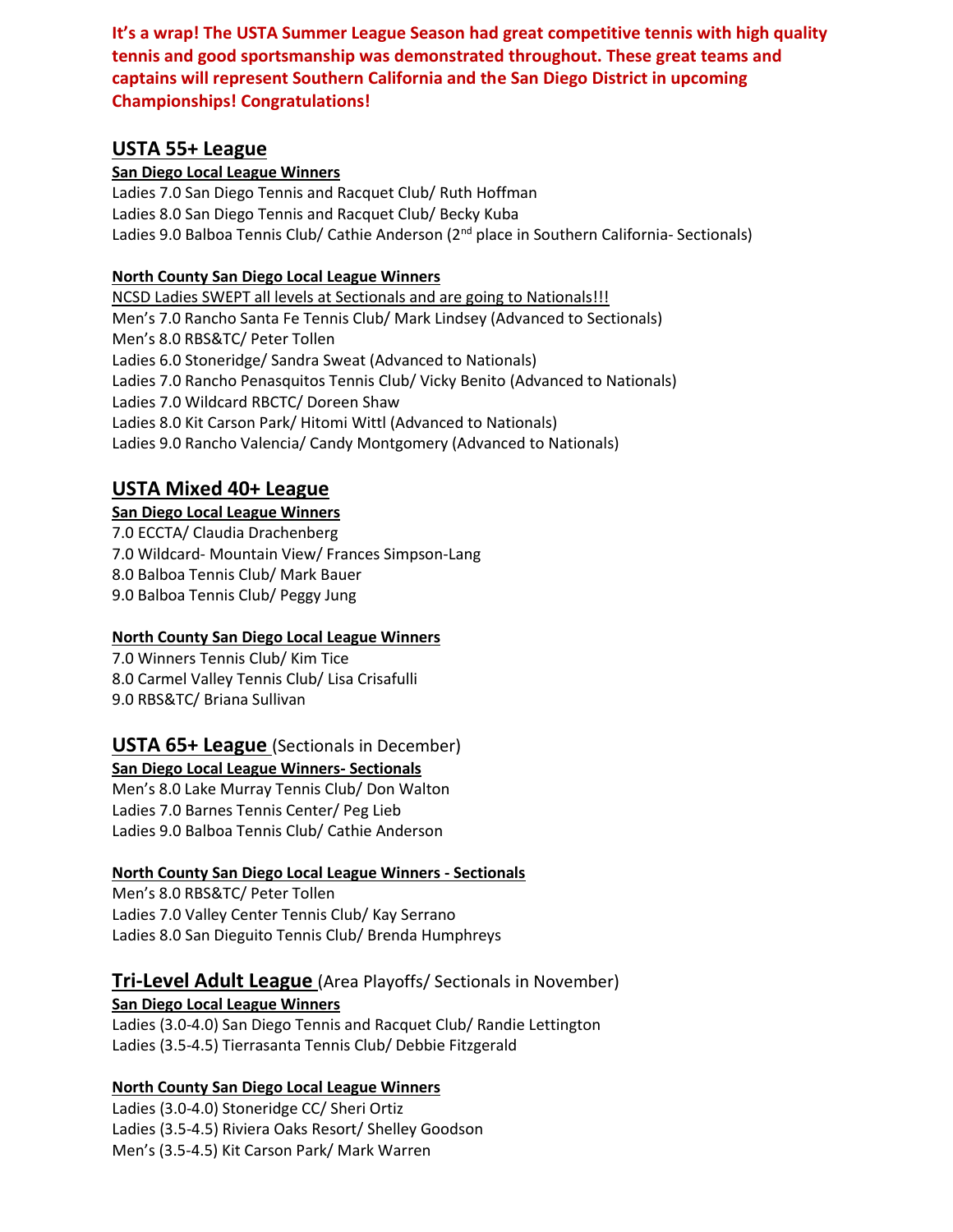**These great teams will represent Southern California and the San Diego District in Championship Play! Teams advancing to Nationals are the top teams from So Cal and compete against the winners from the 17 Sections across the US- quite an accomplishment. Congratulations!**

### **USTA 18 and over Mixed Doubles League**

**San Diego Local League Winners** 7.0 Level ECCTA/ Claudia Drachenberg 8.0 Level Mountain View Sports and Racquet/ Yen Hagler 9.0 Level Tierrasanta Tennis Club/ Joe Udall

#### **North County San Diego Local League Winners**

6.0 Level Rancho Bernardo Summit/ Dan Dang (Advanced to Nationals!) 7.0 Level Stoneridge Country Club/ Katie Martins 8.0 Level Rancho Penasquitos Tennis Club/ Mae Alonsagay 9.0 Level Carmel Valley Tennis/ Becky Kuba

## **USTA 18 and over Adult League**

#### **San Diego Local League Winners**

Men's 4.0 Tierrasanta- Dave Brumbaugh (Advanced to Sectionals!) Men's 4.5 Balboa- Eric Alm Ladies 2.5 Eastlake- Emi Lichtenberger (Invited to Nationals) Ladies 3.0 Eastlake- Kyoko Valentine Ladies 3.5 Eastlake- Michyo Killeen Ladies 4.0 Coronado- Vivian McAnally Ladies 4.5 Balboa- Darlene 'Apple' Gallego

#### **North County San Diego Local League Winners**

Men's 3.5 Kit Carson Park- Mark Warren Men's 4.0 Morgan Run- Joe Manheim Men's 4.5 Omni La Costa- AJ Moul Ladies 3.5 Rancho Bernardo CTC- Yvette Reeve (2<sup>nd</sup> Place at So Cal Sectionals!) Ladies 4.0 Surf and Turf- Karla McTaggert Ladies 4.5 Brengle Terrace- Heidi Clay

### **USTA 40 and over Adult League**

#### **San Diego Local League Winners**

Men's 4.0 Coronado- Dan Vargas (Advanced to Nationals!) Ladies 3.0 Coronado- Marlis Vermehren Ladies 3.5 Coronado- Samantha Nelson (Advanced to Sectionals!) Ladies 4.0 Coronado- Vivian McAnally (Advanced to Nationals) Ladies 4.5+ La Jolla Beach and Tennis- Lucia Romanov

#### **North County San Diego Local League Winners**

Men's 3.5 Kit Carson Park- Mark Warren (Advanced to Sectionals!) Men's 4.0 Rancho Bernardo Swim and Tennis Club- Peter Tollen Men's 4.5 Kit Carson- Frank Rodriguez Ladies 3.0 Stoneridge- Jamie Crivello (Finished in Final Four at Nationals!) Ladies 3.5 Lomas Santa Fe- Beth Munce (Advanced to Sectionals!) Ladies 4.0 Surf and Turf- Kellie Doyle Ladies 4.5 Del Rayo Downs- Robin Hubbard (Advanced to Nationals!)

Wild Card teams: 40+ 3.5 San Diego Tennis and Racquet Club- Ruth Hoffman 40+ 4 .5+ Scripps Ranch Swim and Racquet Club- Kellie Jaquez